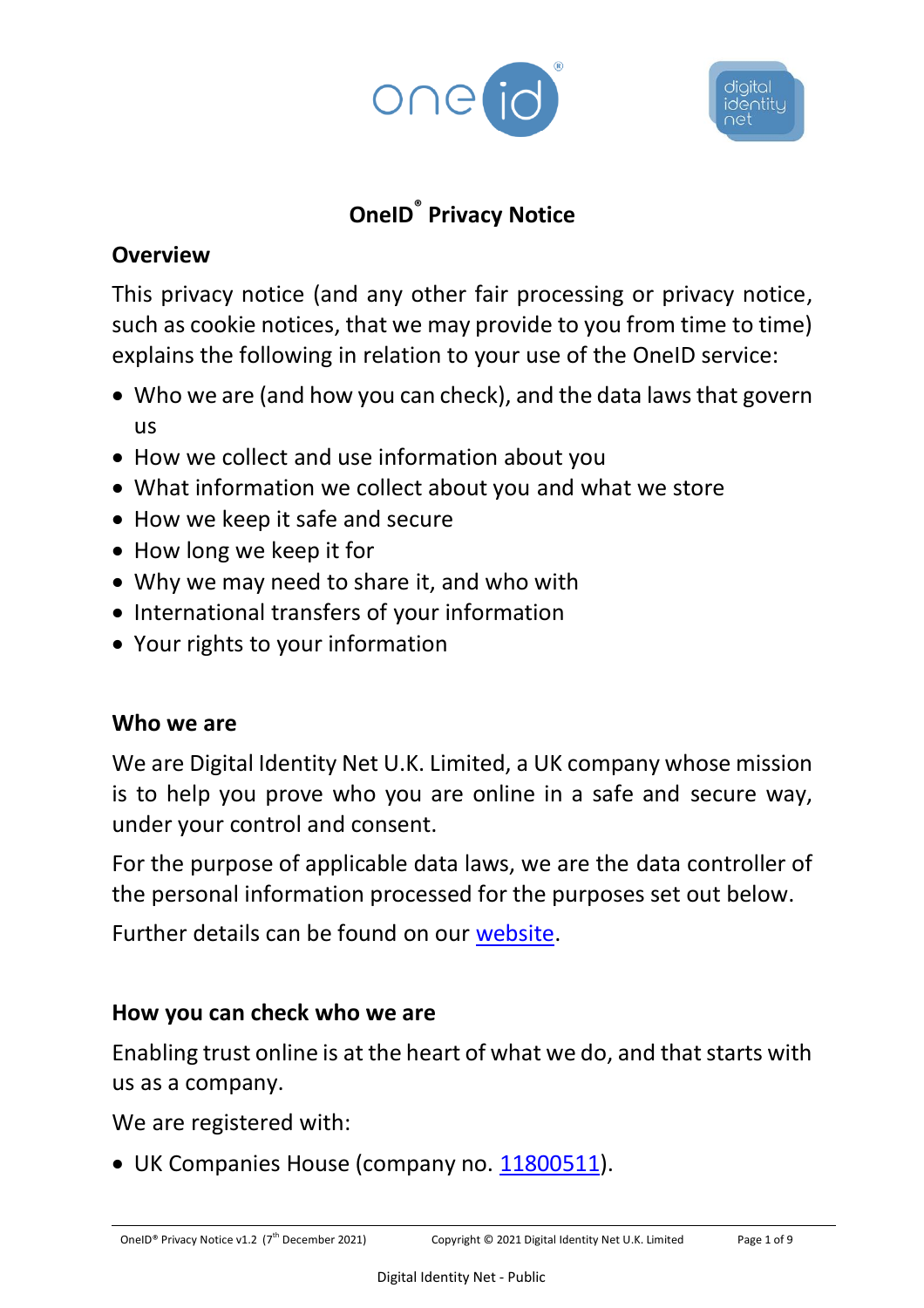



- The Information Commissioner's Office (ICO) as a data controller (reg. no. [ZA741907\)](https://ico.org.uk/ESDWebPages/Entry/ZA741907).
- The Financial Conduct Authority (FCA) as an Account Information Service Provider (AISP, ref. no [928911\)](https://register.fca.org.uk/s/firm?id=0014G00002WMs70QAD)
- The Age Check Certification Scheme (ACCS) as an Age Check Provider (certificate ref. [AC-0013508\)](https://www.accscheme.com/registry).

#### **Laws that govern what we do**

We are committed to ensuring that your privacy is protected, and we comply with the relevant parts of the following laws:

- [Data Protection Act 2018](https://www.legislation.gov.uk/ukpga/2018/12/contents/enacted)
- General Data Protection Regulation [\(GDPR\)](https://eur-lex.europa.eu/eli/reg/2016/679/oj)
- other data protection rules, including marketing laws, together with associated guidance

We will only use your information if we have a legal reason for doing so, including:

- where you have given consent;
- to comply with our legal and regulatory obligations;
- for the performance of our contract with you or to take steps at your request before entering into a contract;
- for our legitimate interests or those of a third party. A "legitimate interest" is when we have a business or commercial reason to use your information, so long as this is not overridden by your own rights and interests; or
- where your information is necessary for us to defend, prosecute or make a legal claim.

#### **How we collect and use your personal information**

OneID is a service that enables you to securely share your personal data from your bank with a  $3<sup>rd</sup>$  party organisation to access their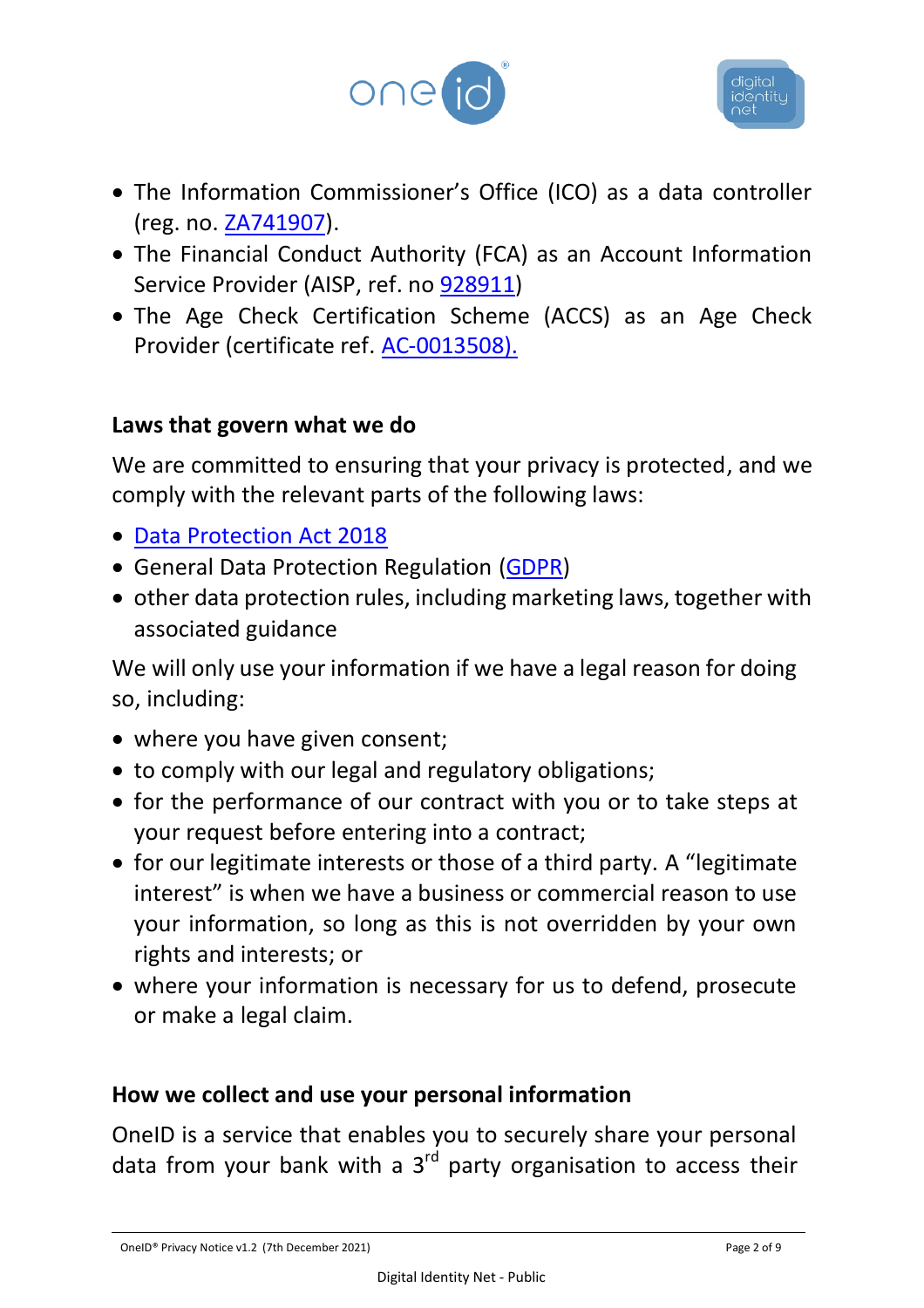



goods or services (e.g. a retail website). Sometimes, we may also obtain your personal data from other trusted data sources such as credit reference agencies (acting as "**Attribute Service Providers**") where your bank does not hold or provide us with all the relevant information. There are three scenarios in respect of which we may process your personal information in relation to your use of OneID:

- **Whenever you use the service**: The 3rd party's systems will call the OneID service and, with your consent, OneID will then connect securely to your bank (and an Attribute Service Provider if necessary) using Open Banking to collect the personal data you have consented to share ("**Identity Data**"), and we will then share your Identity Data with the 3<sup>rd</sup> party. We use consent and 'performance of a contract' as the legal basis for this.
- **Account management:** When you use the service your bank sends us an identifier ("**Bank Identifier**") which we then "hash" (using a computer algorithm) to create a unique ("**OneID Identifier**". We do not retain the Bank Identifier and we cannot identify you from your OneID Identifier without going back to your bank to get your Bank Identifier. Each bank you use with our service will provide us with a different Bank Identifier, which will result in us creating a different OneID Identifier. We also create a separate OneID Identifier for each 3<sup>rd</sup> party to whom you send your Identity Data. This use of OneID Identifiers is an important measure we take to protect your privacy. We hold your OneID Identifiers in order to manage our own relationship with you and your further use of the OneID service. We use "performance of a contract" as the legal basis for this. We may also have to use your OneID Identifier to enable us to comply with legal requirements, and for operational reasons such as issue resolution and complaint handling and we use "compliance with our legal and regulatory obligations", "legal claims" and "our legitimate interests" as the legal basis for this.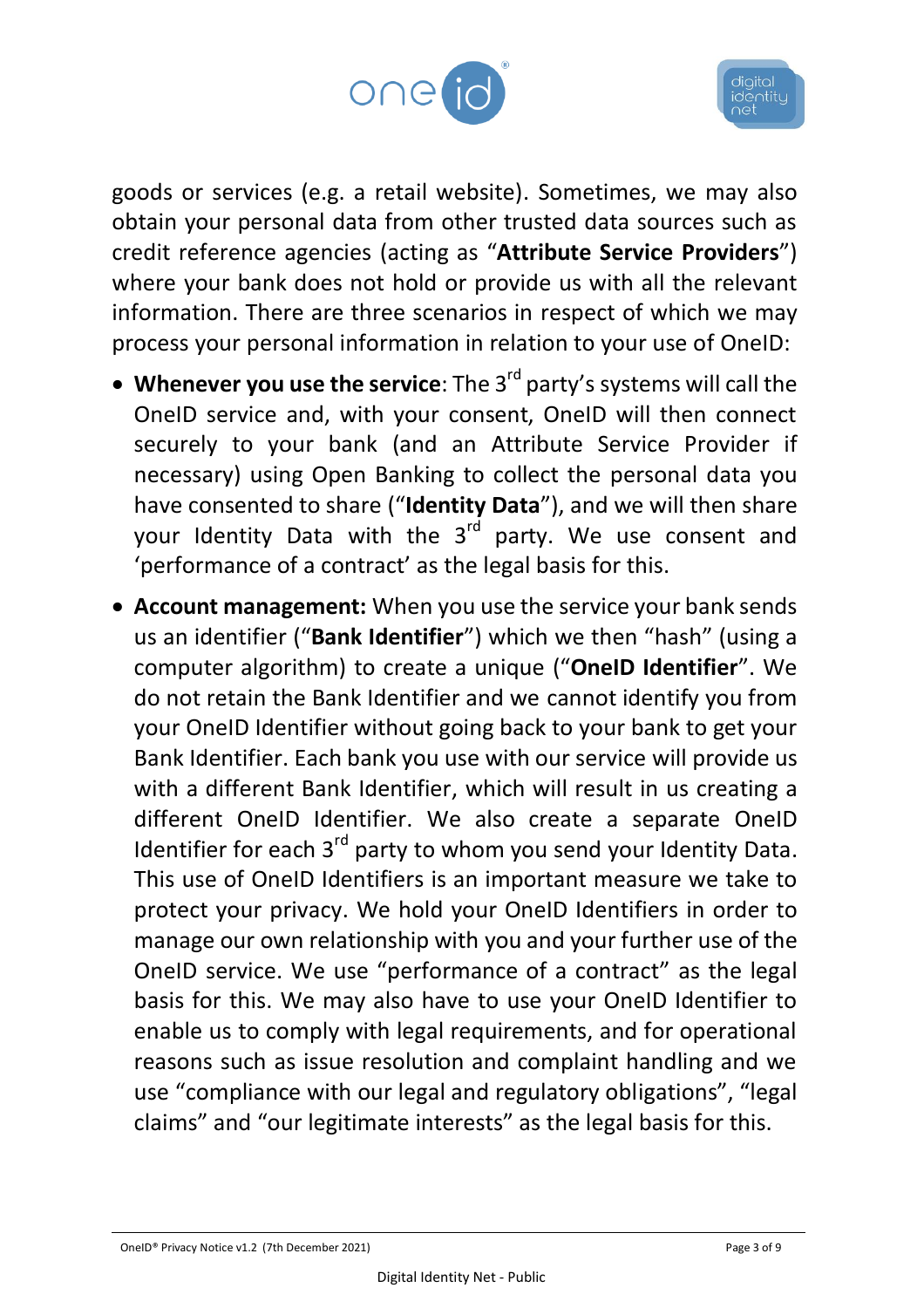



Also, when you use OneID we will collect limited usage data by reference to your OneID Identifiers (such as system logs) to enable the proper operation of OneID, to enable us to comply with legal requirements, and for operational reasons such as issue resolution and complaint handling ("**Usage Data**"). We use "performance of a contract", "compliance with our legal and regulatory obligations", "legal claims" and "our legitimate interests" as the legal basis for this.

• **Enquiries and Support:** Generally speaking we do not expect to deal with you directly *in person* because, in the unlikely event that there is an issue with a transaction which you have concluded using the OneID service, you will most likely need to speak either to your bank or the 3<sup>rd</sup> party provider of goods/services to resolve it. However, if you do contact us directly via the "Contact Us" section of our website or using the contact details below, we will collect and hold the personal data you provide, and any other data we receive from or about you during subsequent related correspondence ("**Contact Data**") and use it in relation to the matter in question. We use "performance of a contract", "compliance with our legal and regulatory obligations", "legal claims" and "our legitimate interests" as the legal basis for this.

#### **What information do we collect about you?**

In order to supply you with the OneID service, we will collect some or all of the following Identity Data from your bank and an Attribute Service Provider where necessary (in both cases, with your consent) and pass it on to the relevant  $3<sup>rd</sup>$  party provider of goods/services:

- name
- address
- date of birth
- email address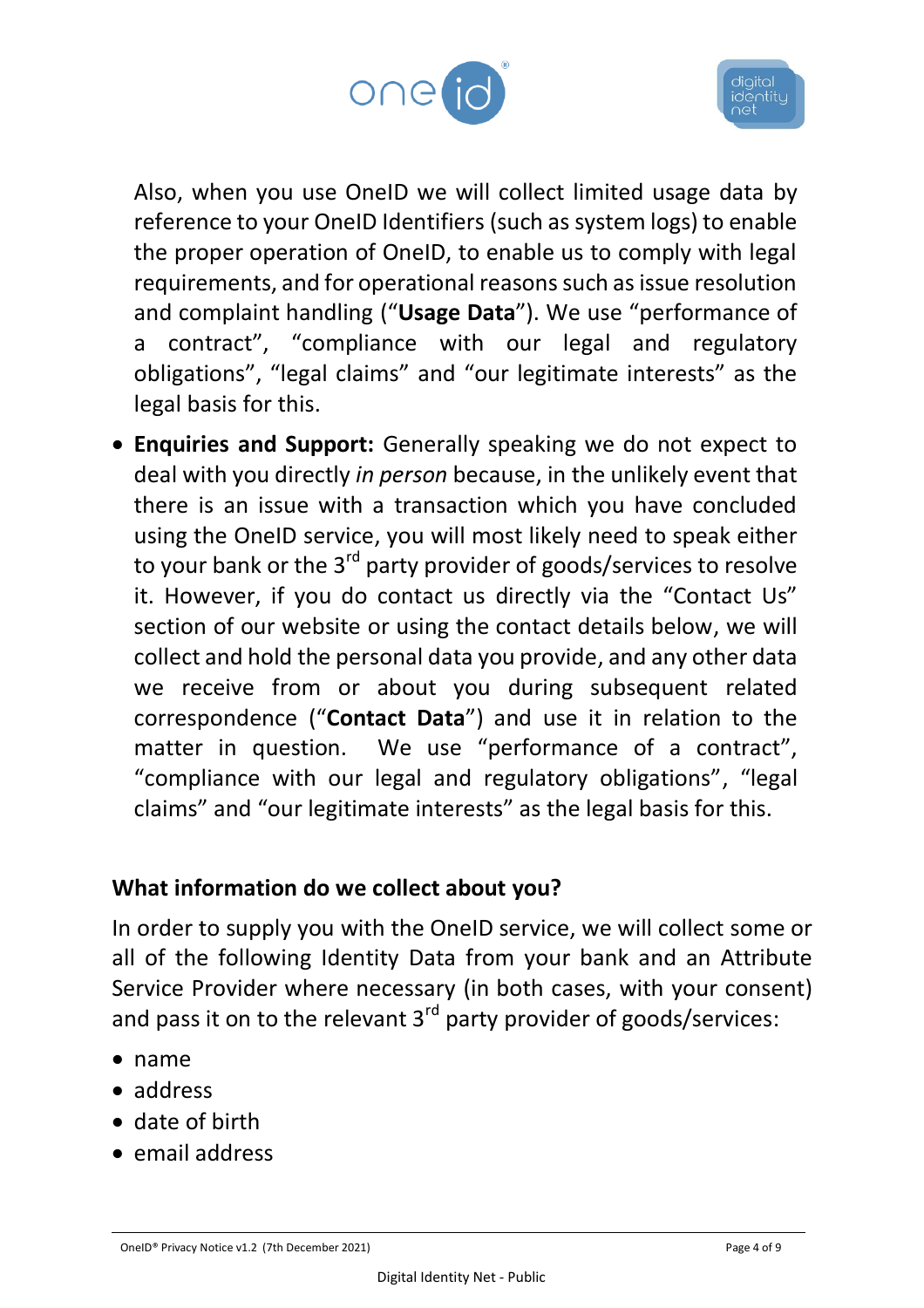



- phone number
- bank sort code
- bank account number

As mentioned above, we will also receive your Bank Identifier from your bank and we record your Usage Data against your OneID Identifiers.

If you contact us for any reason, the Contact Data we collect about you will depend largely on the reason for your contact, what data you decide to provide to us and what other data (if any) which we may need to collect in order to address your query but will, as a minimum, include your name/email address.

### **What information do we store?**

We do not store any of your Identity Data (it is passed straight to the relevant  $3^{rd}$  party and we do not keep any copies) nor do we store your Bank Identifier(s).

We minimise the other personal data that we do store to only that which is strictly necessary for us to provide the service (OneID Identifiers and Usage Data).

We store the OneID Identifiers and your Usage Data so we can: provide a view of your Usage Data via a consent-management service when you next log in to OneID (via a bank authentication), where you can view the parties that you have shared your data with (a "**Consent Console**") and general account management services.

If we do ever receive Contact Data about you we will retain and only use it to address the matter in question.

# **How we keep your information secure**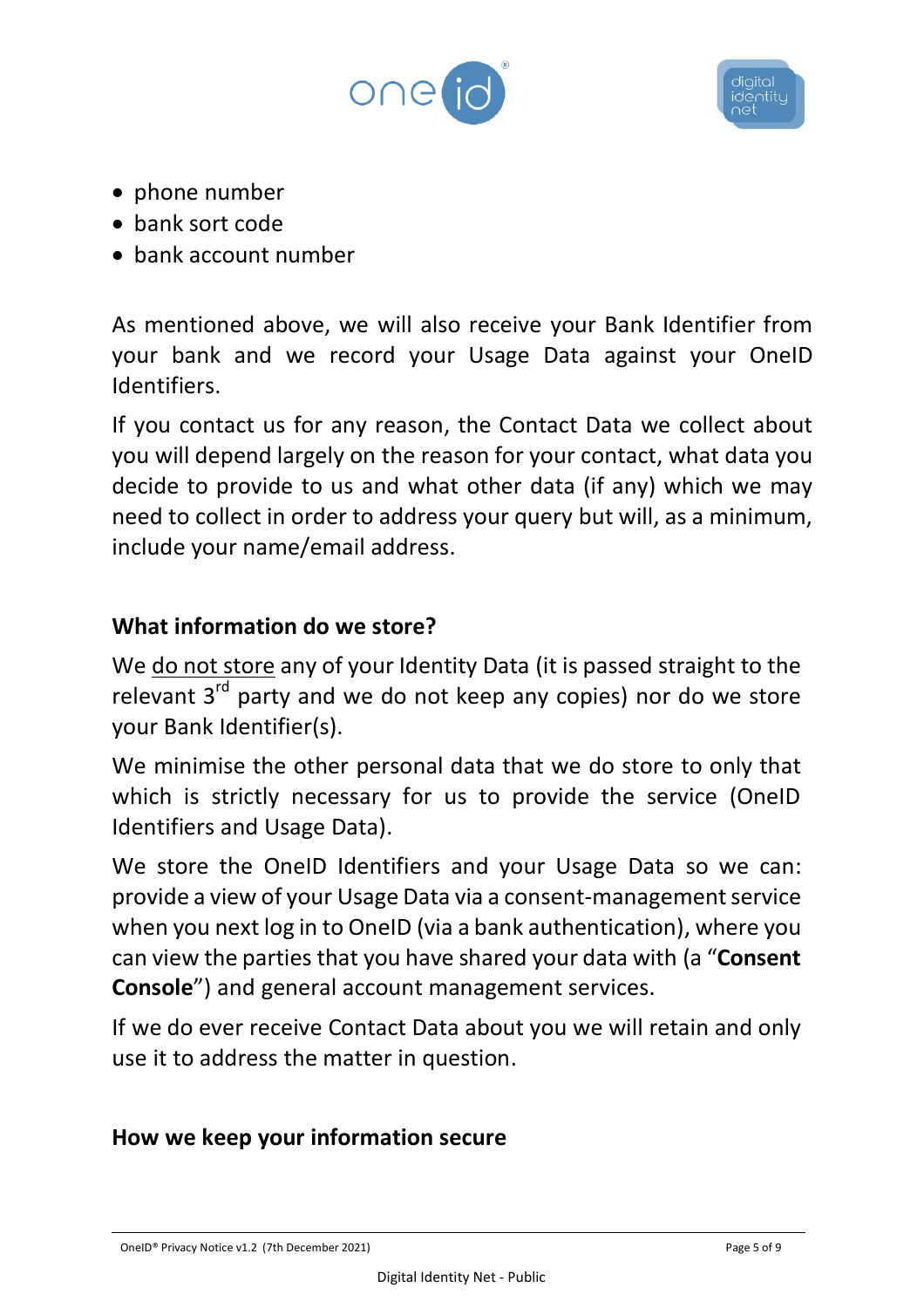



We have appropriate security measures to keep the information we hold about you (the OneID Identifiers, your Usage Data and any Contact Data) safe and secure. We will notify you and any applicable regulator of a suspected data security breach where we are legally required to do so.

#### **How long do we keep your information for?**

We will keep your transactional data (including your OneID Identifiers and Usage Data), and any Contact Data we hold, while we are providing services relating to you, and afterwards for 7 years in order to:

- provide transactional information to you in the future where you request it via the One ID consent console;
- in order to meet our legal/regulatory obligations; and
- address any matters about which you have contacted us directly.

We will not retain your personal information for longer than necessary for the purposes set out in this notice. When it is no longer necessary to retain your information, we will delete or anonymise it.

#### **We will not use your information for marketing, or sell it**

We will not use your personal information to provide you with marketing and promotional materials, and we will never sell and/or share your personal information with third parties for marketing purposes.

# **Why we may need to share your information, and who we might share it with**

We may share your information with others where lawful to do so including where we or they: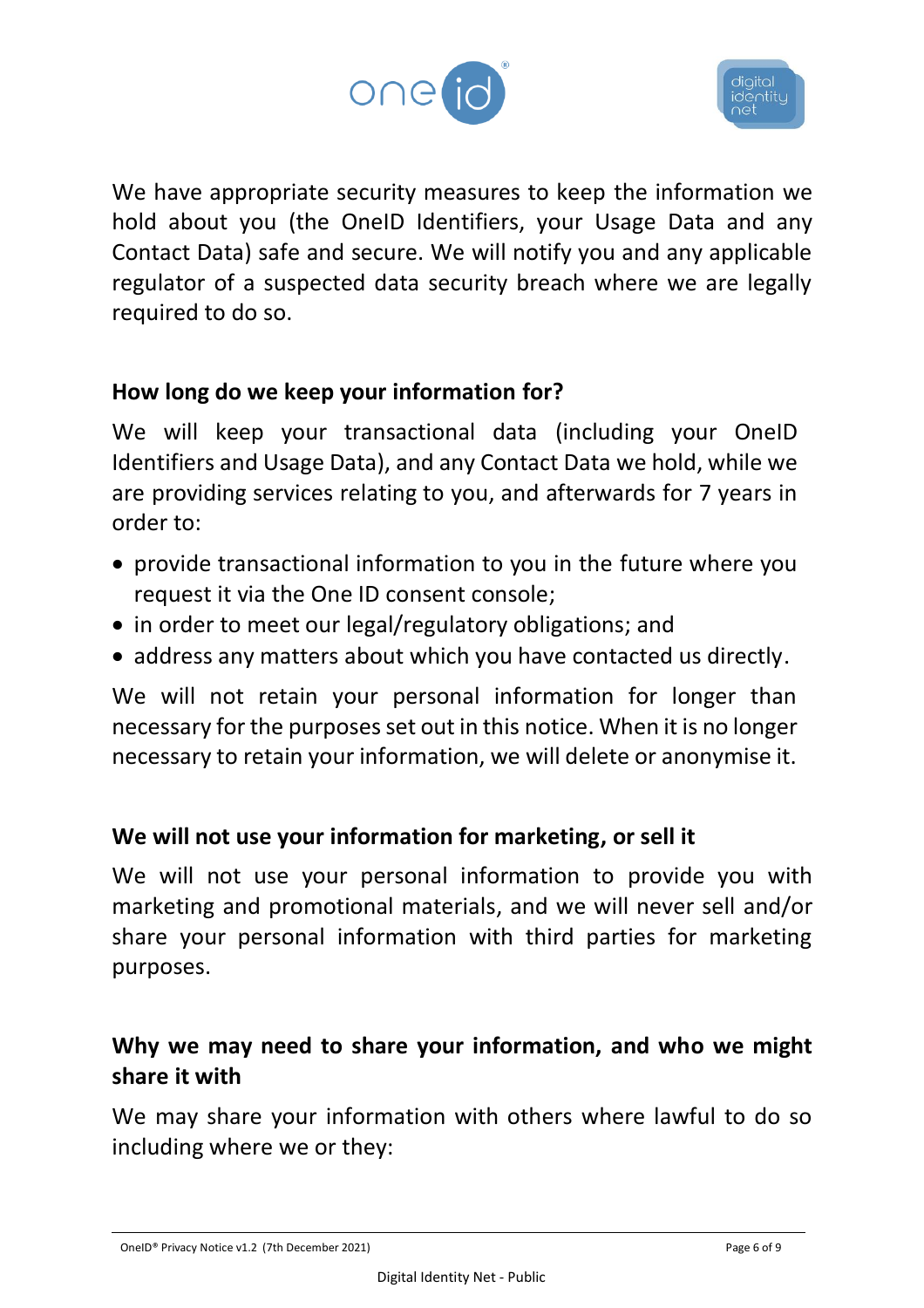



- have a legitimate business reason for doing so, e.g. to enable provision of the OneID service
- have a public or legal duty to do so, e.g. to assist with detecting and preventing fraud
- need to in connection with regulatory reporting
- help support operational processes such as trouble shooting and managing disputes/legal claims
- have asked you for your permission to share it, and you've agreed.

We will share your Identity Data, with your consent, with 3<sup>rd</sup> parties with whom we have a contractual relationship, in order to provide account opening, authentication and age verification services to enable you to easily prove who you are or how old you are online. We will also share your OneID Identifiers with those 3<sup>rd</sup> parties in order to provide those services and to manage our relationship with you.

We may also share your information with others, including:

- companies within our group;
- our professional advisors (including, but not limited to, tax, legal and other corporate advisors who provide professional services to us);
- other third-party suppliers, business partners and sub-contractors for business administration, support, IT purposes and hosting services;
- our regulators, law enforcement or fraud prevention agencies, as well as courts, the police and any other authorised bodies, for the purposes of investigating any actual or suspected criminal activity or other regulatory or legal matters; and
- HMRC or other tax bodies or agencies to comply with our legal and regulatory obligations.

# **Transferring your information overseas**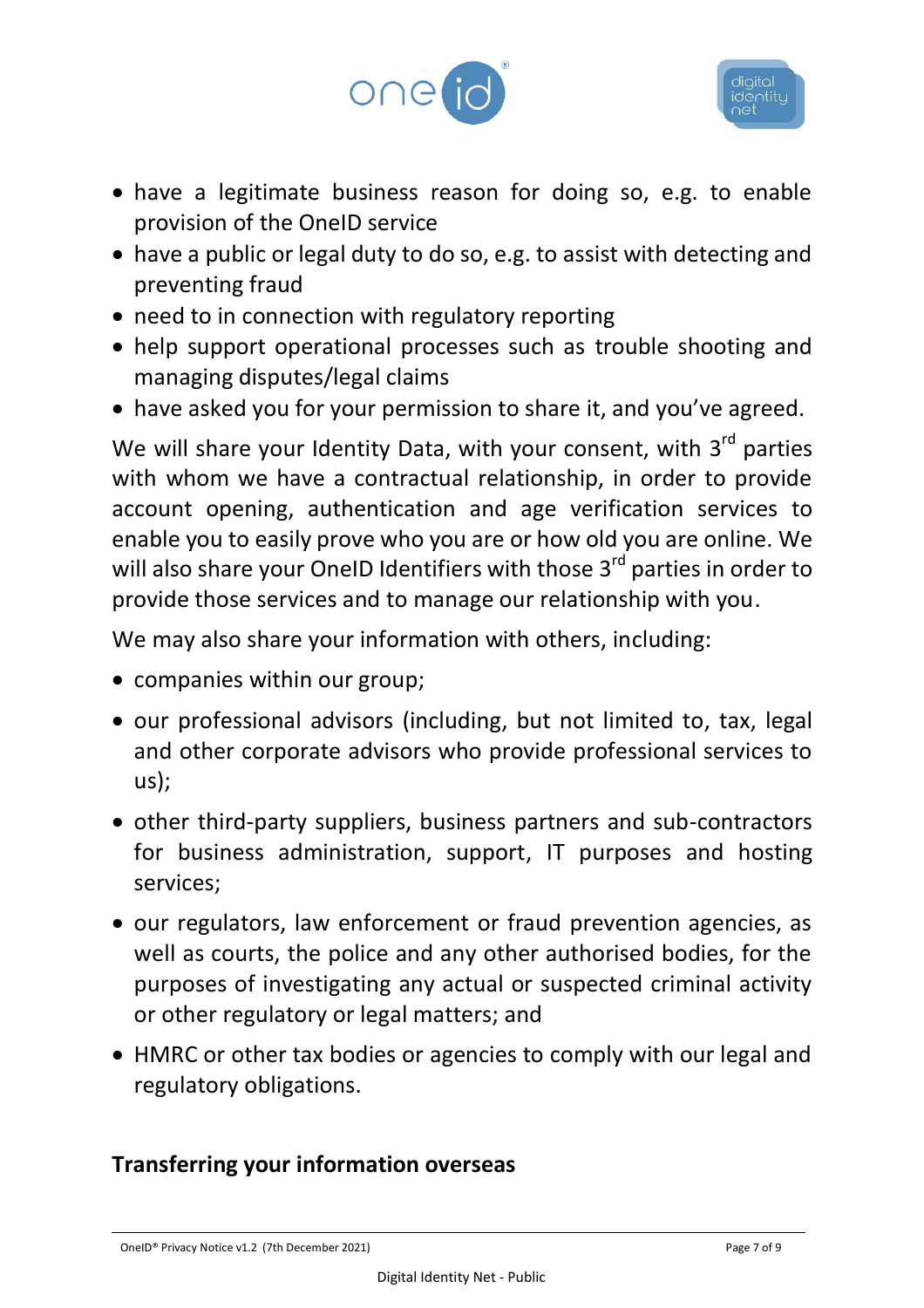



If we transfer personal information to countries outside the UK and/or EEA to countries which may not have the same level of data protection as the UK or EEA, we will only do so where appropriate safeguards are in place to enable us to legitimately and legally transfer data to them, such as: (i) transfers to countries with EEA/UK "adequacy" rulings; and/or (ii) where appropriate contractual (or other) arrangements are in place.

### **Your rights in relation to your information**

You have various rights, including the following:

- the right to be informed if your data is being used
- to get a copy of your data ("right of access")
- to get your data corrected ("right of rectification")
- to get your data deleted ("right to erasure")
- the right to restrict processing (right to restriction)
- the right to data portability (to any other third party, if reasonable)
- the right to object to the use of your data

More detailed information about your data protection rights can be found at the ICO [here.](https://ico.org.uk/your-data-matters/) However, please note that because of the advanced privacy measures which we have built-in to the OneID service: (i) the rights listed above do not generally apply to your Identity Data because we do not keep copies of it, so you would have to contact your bank or the  $3<sup>rd</sup>$  parties with whom you have shared your Identity Data to exercise your rights in respect of Identity Data; and (ii) because we cannot tell who you are from the OneID Identifiers we hold on our system, you may need to re-authenticate yourself with your bank (so that we can match your Bank Identifier to your OneID Identifier(s)) in order for us to confirm your identity and then assist you with your rights in relation to OneID Identifiers and Usage Data.

#### **How to contact us**